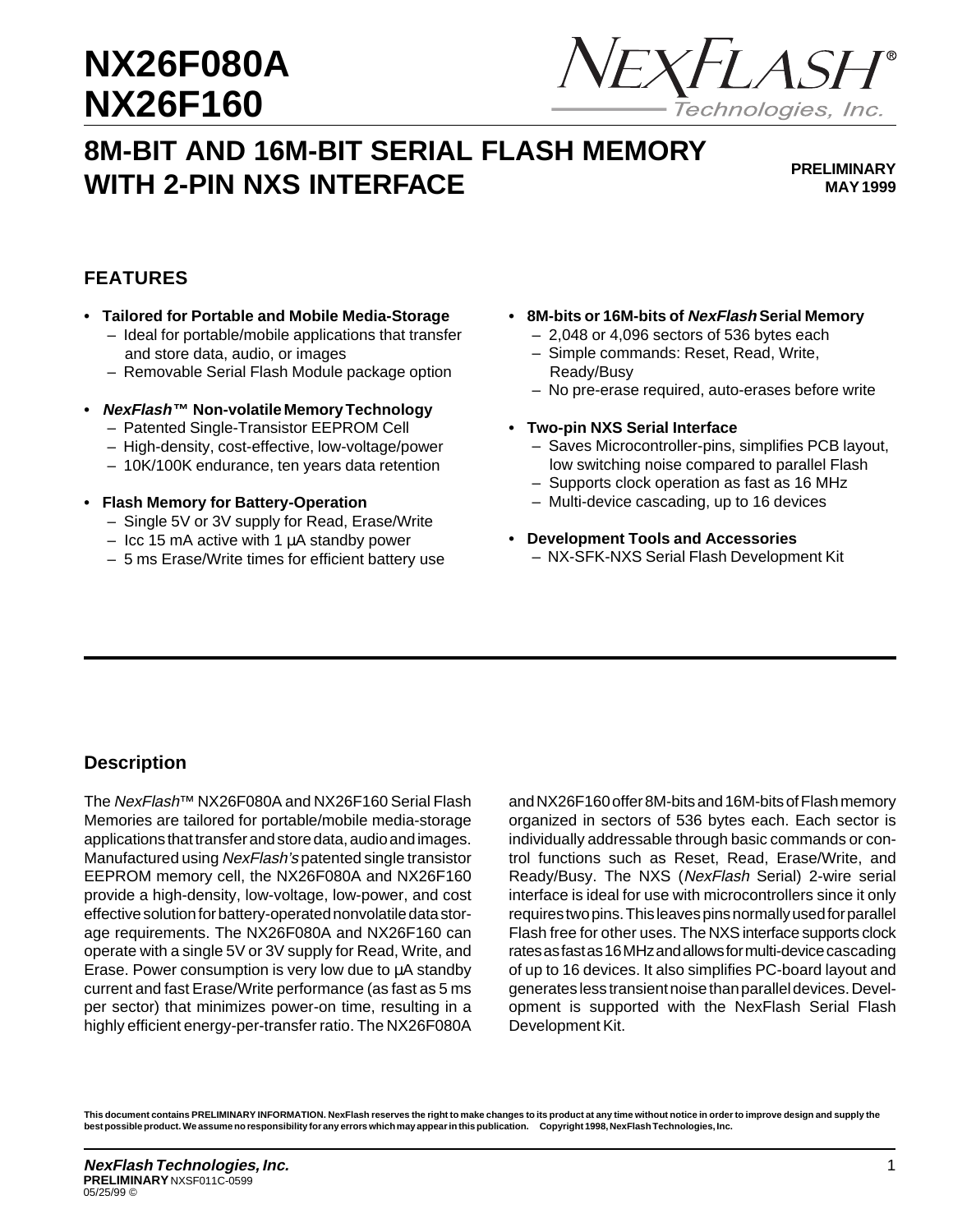

### **Pin Descriptions**

### **Package Types**

The NX26F080A and NX26F160 is available in a 24/28-pin TSOP (Type II) package (Figure 1 and Table 1) or a removable Serial Flash Module (see NX25Mxxx/NX26Mxxx Serial Flash Module data sheet for further information).

### **Power Supply Pins (Vcc and GND)**

The NX26F080A and NX26F160 support single power supply Read, Erase, and Write operations available in 5V and 3V Vcc versions. Active power requirements are as low as 15 mA for 3V versions with standby current in the 1  $\mu$ A range.

### **NXS Serial Interface Pins (SCK and SIO)**

The 2-wire NXS (NexFlash Serial) interface includes a Clock Input pin (SCK) and a single bidirectional I/O pin for data (SIO). All data to or from the SIO pin is clocked relative to the rising edge of SCK. The 2-wire NXS serial interface makes the NX26F080A and NX26F160 an ideal solution for removable non-volatile storage. A simple edge connector or cable/connector with four contacts (SCK, SIO, Vcc, and GND) can support communications with space efficiency and reliability. The NXS interface can operate at clock rates up to 16 MHz for 5V versions.

### **Device Address Pins (A0, A1, A2, A3)**

There is no active chip select on the NX26F080A and NX26F160. Instead, four static device address pins (A0, A1, A2, and A3) are provided for decoding from one to 16 possible devices (Figure 2). This allows up to 16MB (using an NX26F080A device) or 32MB (using an NX26F160 device) to be addressed via a single 2-wire NXS interface. The static address pins (A0-A3) must be tied high or low to match the device address field (DA3-DA0) in the sector Read and Erase/Write instruction sequences.

### **No Connect Pins (N/C)**

The NX26F080A and NX26F160 uses only a few signal pins. As a result, the TSOP package has numerous no connects (NC) that have no electrical contact to the die.





#### **Table 1. Pin Descriptions**

| A0, A1, A2, A3 | <b>Device Address</b> |
|----------------|-----------------------|
| <b>SCK</b>     | Serial Clock          |
| <b>SIO</b>     | Serial Data I/O       |
| Vcc            | <b>Power Supply</b>   |
| <b>GND</b>     | Ground                |
| NC.            | No Connect            |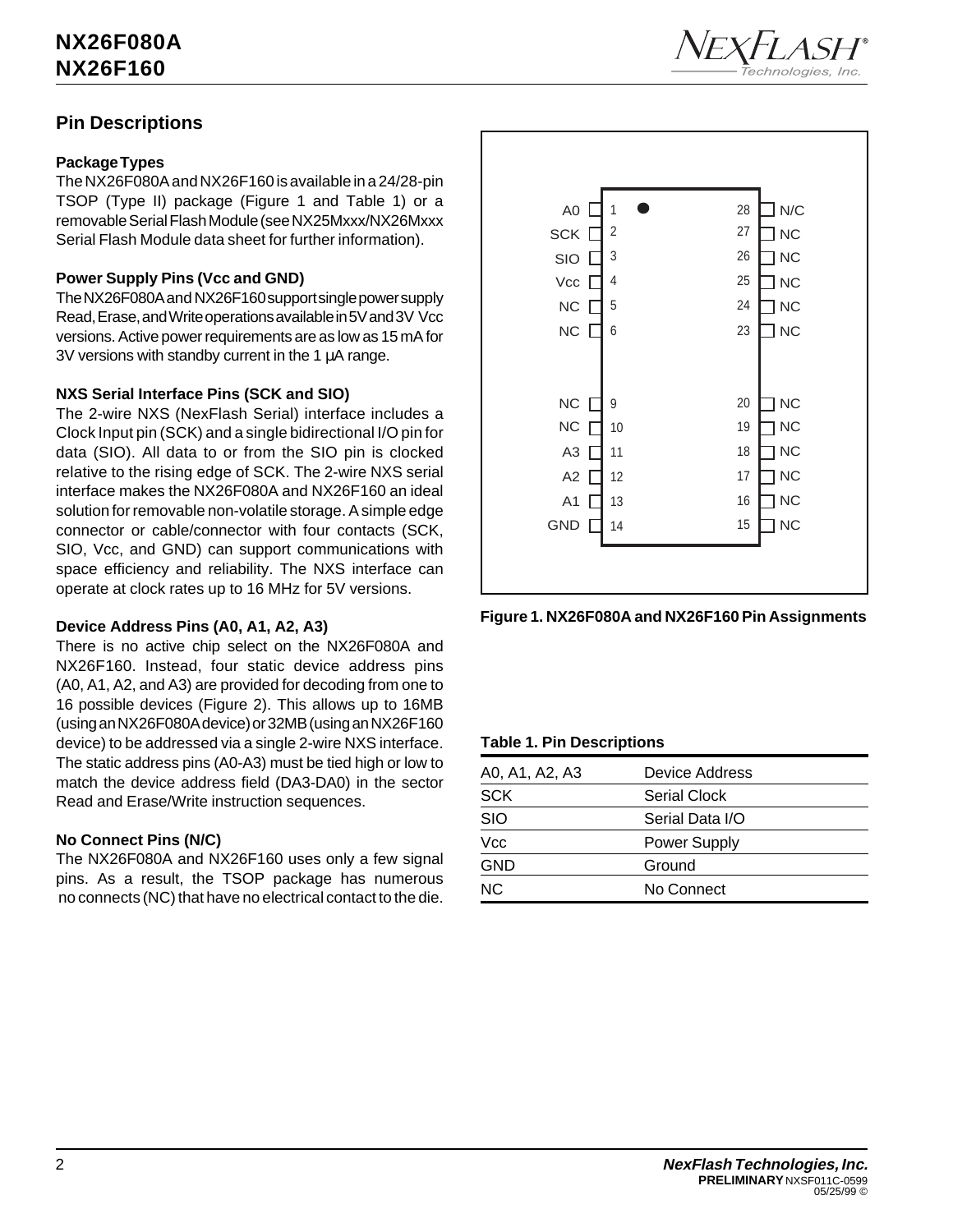



**Figure 2. NX26F080A or NX26F160 Used in a Multi-device Configuration with up to 16-Devices on the 2-wire NSX**

### **FUNCTIONAL OVERVIEW**

The NexFlash NX26F080A and NX26F160 provide up to 8M-bits or 16M-bits of non-volatile memory organized as 2,048 or 4,096 small sectors of 536 bytes (4,288 bits) each (Figure 3). Each sector is individually addressable using basic instruction sequences and control functions communicated through the devices 2-wire NXS interface.

### **Read and Erase/Write Instruction Sequences**

The NX26F080A and NX26F160 have two basic instruction sequences: Read and Erase/Write. Unlike some other Flash technologies, the erase and write operations of the NX26F080A and NX26F160 are performed together in one single operation (as fast as 5 ms per sector). Thus, pre-erase of the memory is not necessary.

Both Read and Erase/Write instructions are made up of a series of serial bit fields that include command, sector address, device address, and sector data. The Read instruction sequence also allows the device to be polled for Ready/Busy status.



**Figure 3. NexFlash's NX26F080A and NX26F160 Array**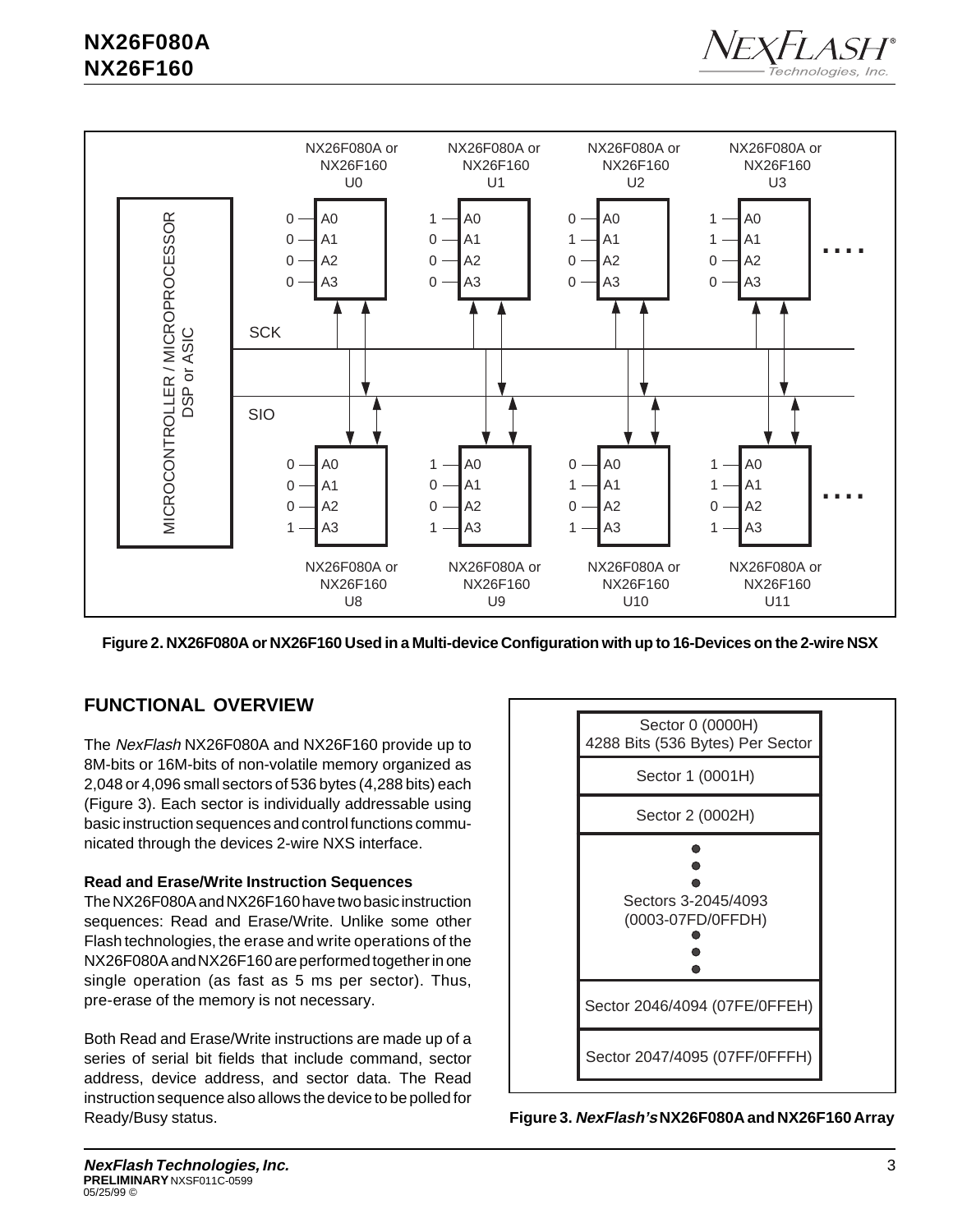

The instruction sequence format, flow charts, and clocking diagrams for Read and Erase/Write operations are shown in Figures 5 and 6, Figures 7 and 8, and Figures 9 and 10, respectively. All data within an instruction sequence is clocked on the rising edge. All instruction sequence fields are ordered by most significant bit first (MSB). Data is erased and written to the NX26F160 and NX26F080A memory array a full sector (536 bytes) at a time. If all 536 bytes of a given sector are not fully clocked into the device, the remaining byte locations will be overwritten with indeterminate values. To ensure the highest level of data integrity write operations should be verified and rewritten, if needed, (see High Data Integrity Applications).

### **Reset and Idle**

Upon power-up and between Read and Erase/Write instruction sequences, the device's internal control logic will be reset. This is accomplished by asserting the SCK pin low (to  $V_L$ ) for greater than treset 1.5-5  $\mu$ s. Once reset, the device enters standby operation and will not wake-up until the next rising edge of SCK. After an initial rising SCK occurs, the device becomes ready for a new instruction sequence. Full active power consumption starts after the correct device address is decoded during a Read or Write instruction sequence. To idle an instruction sequence between clocks, SCK must be kept high (at V<sub>IH</sub>) for as long as needed. Note that power will be in the active state when SCK is held high.

#### **Device Initialization**

After power-up it is recommended that the device information sector be read to electronically identify the device. The device information format contains a device ID that identifies the manufacturer, part number (memory size), and operating range. It also contains a list of any restricted sectors (see Sector Tag/Sync bytes). For a further description of the NX26F080A and NX26F160 device information format, see the Serial Flash Device Information Sector Application Note SFAN-02.

As shown in Figure 6, the address for the device information sector address is at 5000H for both the NX26F080A and NX26F160. The device information sector is a "read-only" sector. This assures that all device specific information, such as the restricted sector list, is maintained and never written over inadvertently.

For compatibility with applications that used the original NX26F080 (non A), which does not have a separate device information sector, a copy of the device information sector is also provided in the last two sectors of the NX26F080A (07FFH and 07FEH) and NX26F160 (0FFFH and 0FFEH). Contact NexFlash's Serial Flash applications department if you require compatibility with the NX26F080 (non A).

### **Ready/Busy Status**

After an Erase/Write instruction sequence has been executed, the device will become Busy while it erases and writes the addressed sector's memory. This period of time will not exceed tWP (~5 to 30 ms based on the specified power supply operating voltage). During this time the device can be tested for a Ready/Busy condition via a 16-bit status value obtained in the Read instruction sequence. The Busy status condition (6666H) indicates that the device has not yet completed its write operation and will not accept read or write instructions. The Ready status condition (9999H) indicates that the device is available for further read or write operations. Note that a delay time of tre  $(-30 \,\mu s)$  to 100  $\mu s$  depending on the voltage version being used) is required after the first low to high clock transition of the Ready/Busy status read.

### **Sector Tag/Sync Bytes**

The first byte of each sector is pre-programmed during manufacturing with a Tag/Sync value of "C9H". Although the first byte of each sector can be changed, it is recommended that Tag/Sync value be maintained and incorporated as part of the application's sector formatting. The Tag/Sync values serve two purposes. First, they provide a sync-detect that can help verify if the instruction sequence was clocked into the device properly. Secondly, they serve as a tag to identify a fully functional (valid) sector. This is especially important if "restricted sector" devices are used.

Restricted sector devices provide a more cost effective alternative to NX26F080A or NX26F160 devices with 100% valid sectors. Restricted sector devices have a limited number of sectors (64 maximum. for the NX26F080A and NX26F160) that do not meet manufacturing programming criteria over the specified operating range. When such a sector is detected, the first byte is tagged with a pattern other than "C9H". In addition to individual sector tagging, all restricted sectors for a given device are listed in the "device information format" (see Device Initialization).

#### **High Data Integrity Applications**

Data storage applications that use Flash memory or other non-volatile media must take into consideration the possibility of noise or other adverse system conditions that may affect data integrity. For those applications that require higher levels of data integrity it is a recommended practice to use Error Correcting Code (ECC) techniques. The NexFlash Serial Flash Development Kit provides a software routine for a 32-bit ECC that can detect up to two bit errors and correct one. The ECC not only minimizes problems caused by system noise but can also extend Flash memory endurance. For those systems without the processing power to handle ECC algorithms, a simple "verification after write" is recommended. The NexFlash Serial Flash Development Kit software includes a simple Write/Verify routine that will compare data written to a given sector and rewrite the sector if the compare is not correct.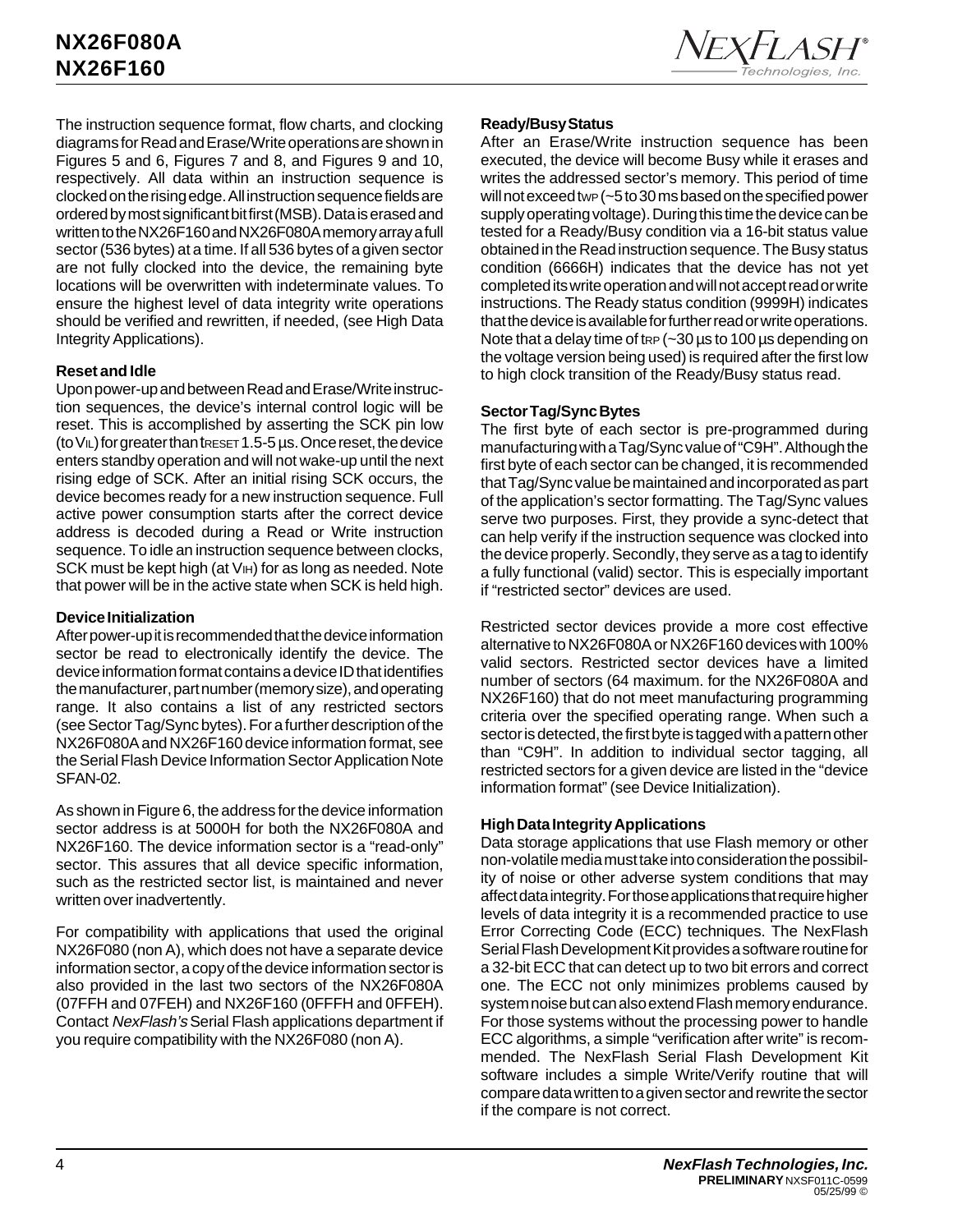



**Figure 5. Sector Read Instruction - Sequence and Bit Instruction**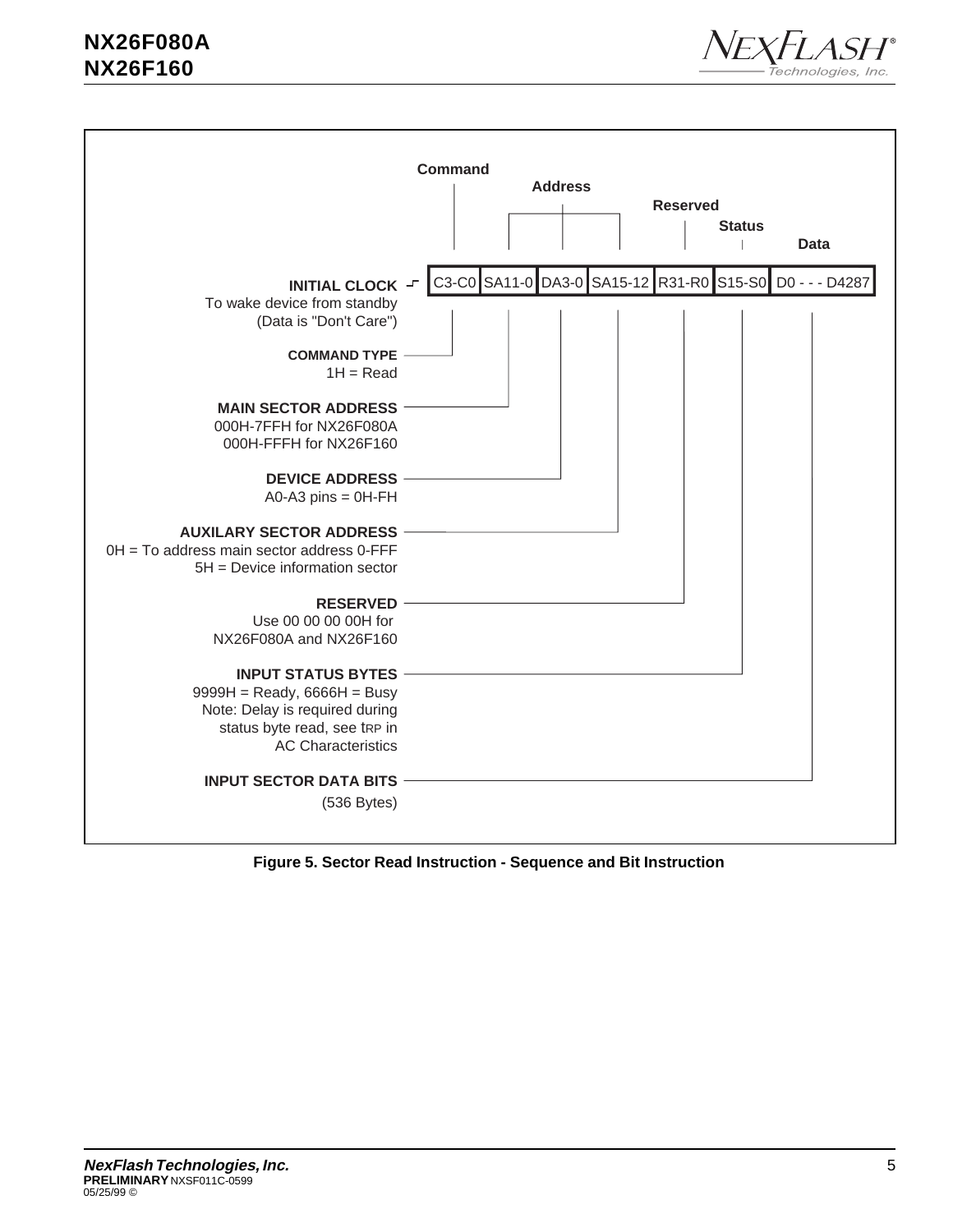



**Figure 6. Sector Erase/Write Instruction - Sequence and Bit Format**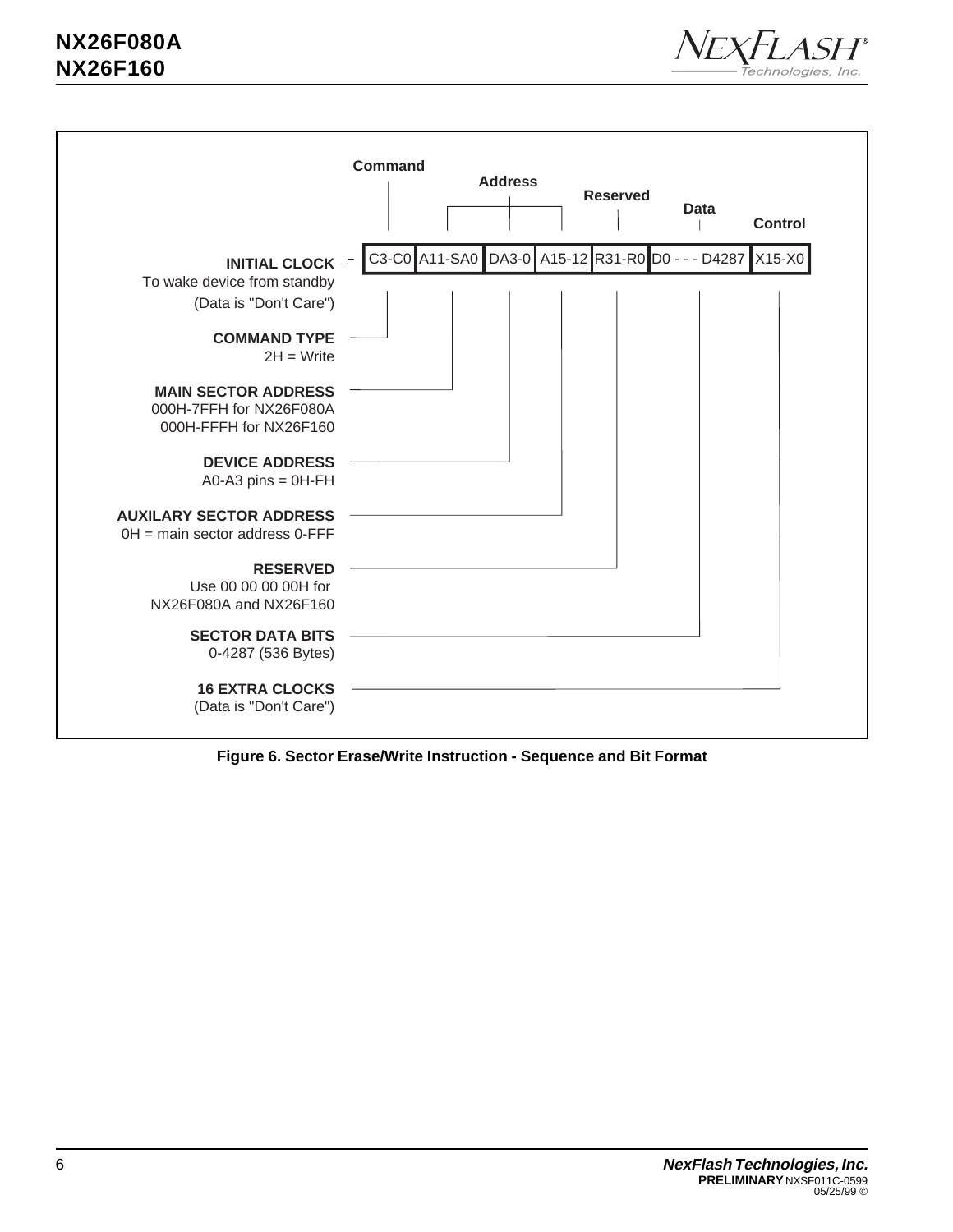



**Figure 7. Sector Read Operation Flow Chart**

**Figure 8. Sector Erase/Write Operation Flow Chart**

#### **Note:**

1. To ensure higher data integrity verify each sector write with a sector read. See High Data Integrity Applications on Page 4.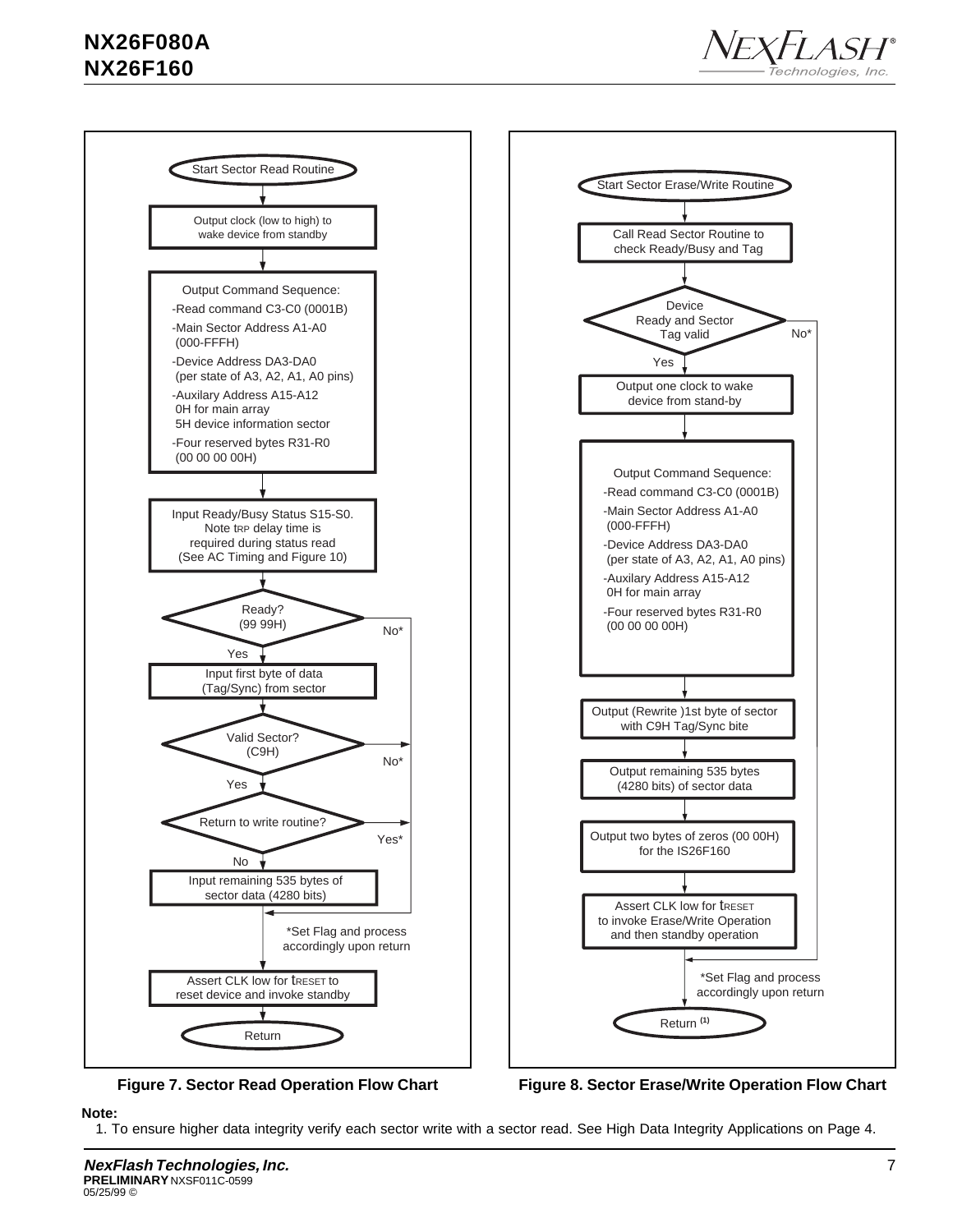



**Figure 9. Read Instruction Sequence Clocking**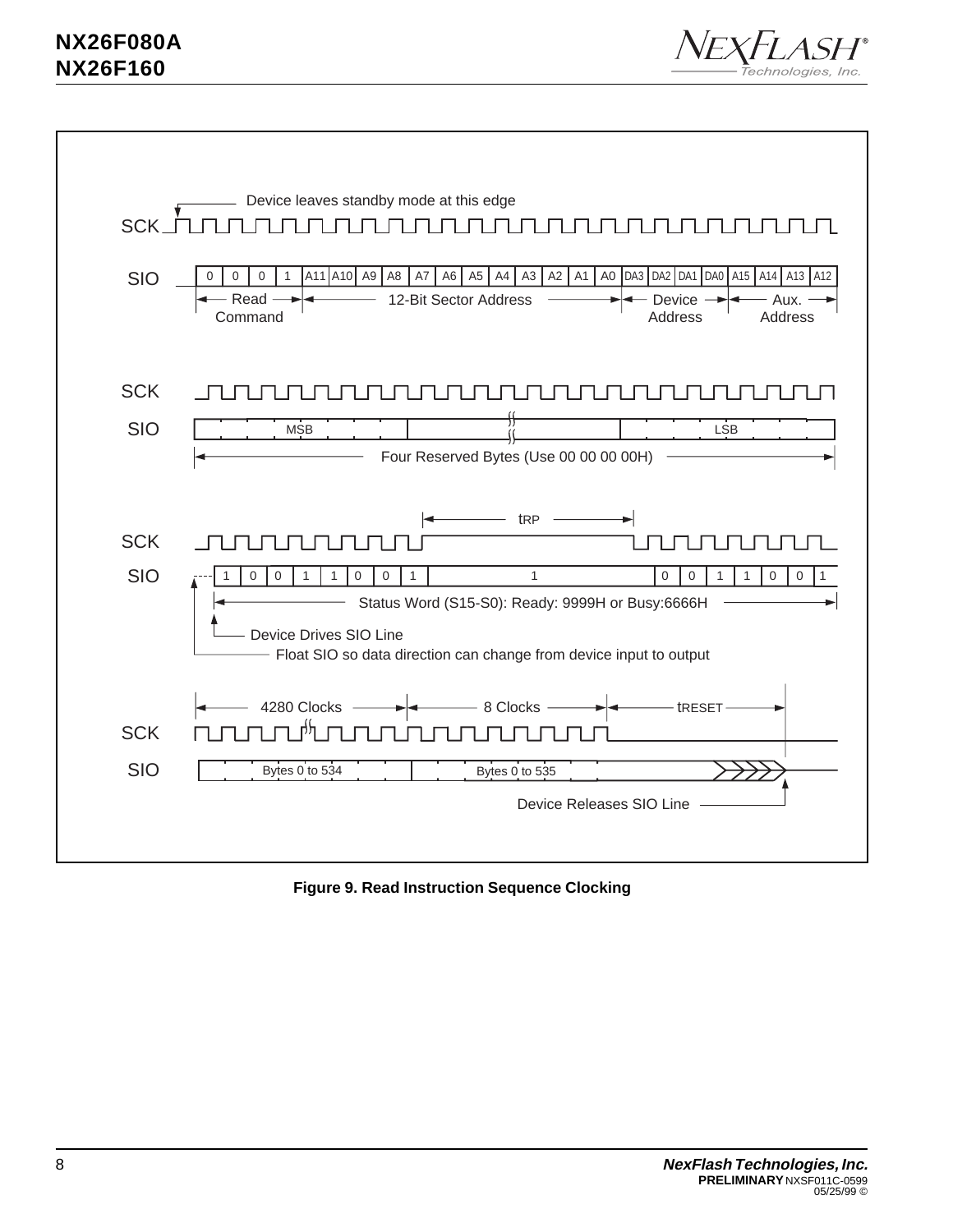



**Figure 10. Erase/Write Instruction Sequence Clocking**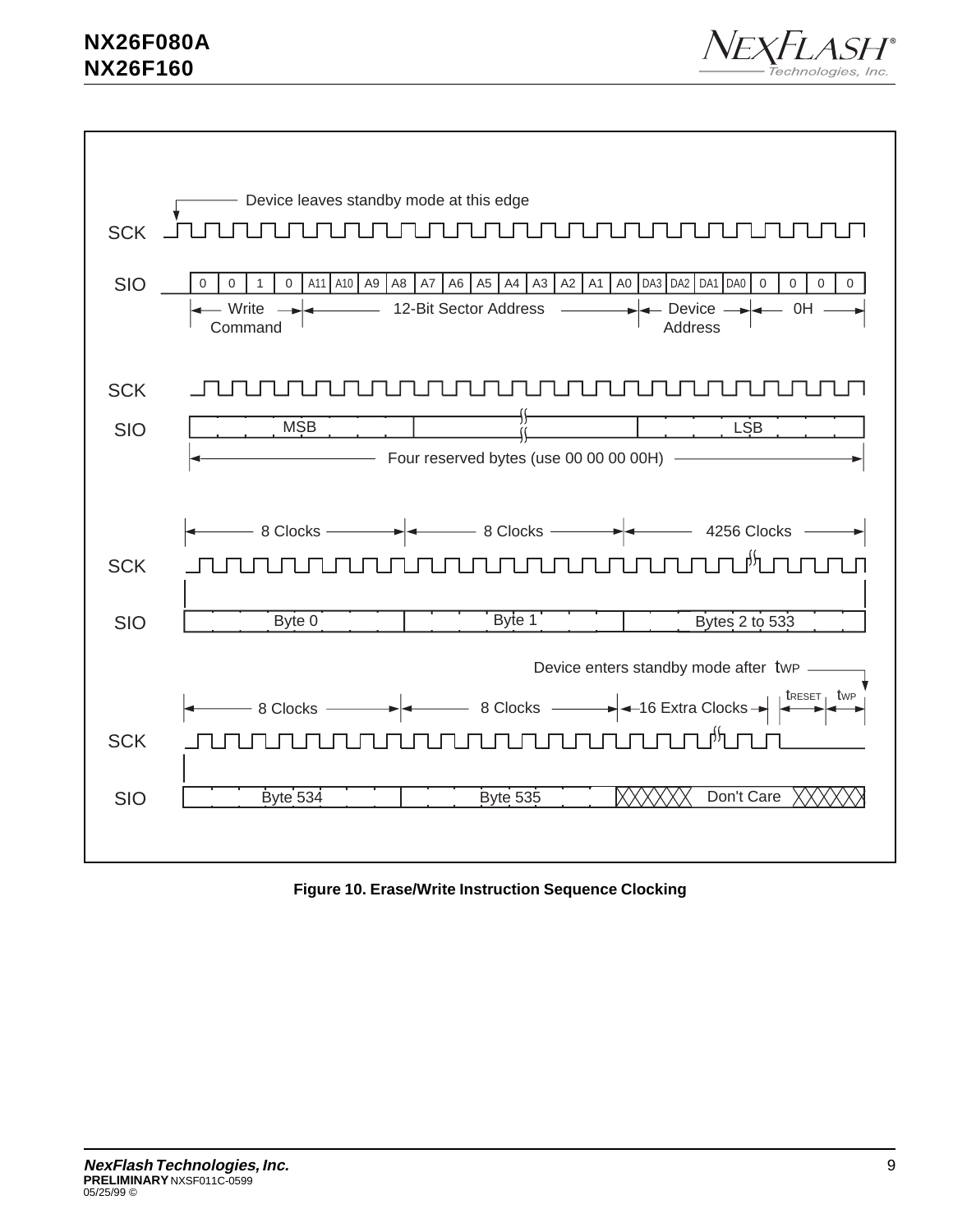

### **ABSOLUTE MAXIMUM RATINGS(1)**

| <b>Symbol</b> | <b>Parameter</b>           | Conditions             | Range               | Unit |
|---------------|----------------------------|------------------------|---------------------|------|
| Vcc           | Supply Voltage             |                        | 0 to 7.0            |      |
| VIN, VOUT     | Voltage Applied to Any Pin | Relative to Ground     | $-0.5$ to Vcc + 0.6 |      |
| Tstg          | Storage Temperature        |                        | $-65$ to $+150$     | ∽    |
| TLEAD         | Lead Temperature           | Soldering, Ten Seconds | $+300$              | ∽    |

#### **Note:**

1. This device has been designed and tested for the specified operation ranges. Proper operation outside of these levels is not guaranteed. Exposure beyond absolute maximum ratings (listed above) may cause permanent damage

### **OPERATING RANGES**

| Symbol     | <b>Parameter</b>      | <b>Conditions</b> |              | Min   | <b>Max</b> | Unit            |
|------------|-----------------------|-------------------|--------------|-------|------------|-----------------|
| <b>Vcc</b> | <b>Supply Voltage</b> | 26F080A-5T-R      | 26M080A-5T-R | 4.5   | 5.5        |                 |
|            |                       | 26F080A-3T-R      | 26M080A-3T-R | 2.7   | 3.6        |                 |
|            |                       | 26F160-5T-R       | 26M160-5T-R  | 4.5   | 5.5        |                 |
|            |                       | 26F160-3T-RS1     | 26M160-3T-R  | 3.0   | 3.6        |                 |
|            |                       | 26F160-3T-R       |              | 2.85  | 3.6        |                 |
| Tд         | Ambient Temperature,  | Commercial        |              | 0     | $+70$      | $\mathrm{C}$    |
|            | Operating             | Extended $(1)$    |              | $-15$ | $+80$      | °C              |
|            |                       | Industrial $(1)$  |              | $-40$ | $+85$      | $\rm ^{\circ}C$ |

#### **Note:**

1. Contact NexFlash for availability of extended or industrial grade devices.

### **DC ELECTRICAL CHARACTERISTICS**

| Symbol                | <b>Parameter</b>                             | <b>Conditions</b>                            | Min              | <b>Typ</b> | <b>Max</b>       | <b>Unit</b> |
|-----------------------|----------------------------------------------|----------------------------------------------|------------------|------------|------------------|-------------|
| VIL                   | Input Low Voltage                            |                                              | $-0.4$           |            | $Vcc \times 0.2$ | V           |
| <b>V<sub>IH</sub></b> | Input High Voltage                           |                                              | $Vcc \times 0.6$ |            | $Vcc + 0.5$      | V           |
| VOL                   | Output Low Voltage                           | $IOL = 2 mA$ , $VCC = 4.5V$                  |                  |            | 0.45             | V           |
| VOH                   | Output High Voltage                          | $I$ <sub>OH</sub> = $-400 \mu$ A, Vcc = 4.5V | 2.4              |            |                  | V           |
| Volc                  | Output Low Voltage CMOS <sup>(1)</sup>       | $Vcc = Min$ , $IOL = 10 \mu A$               |                  |            | 0.15             | V           |
| <b>VOHC</b>           | Output High Voltage CMOS <sup>(1)</sup>      | $Vcc = Min$ , $IOH = -10 \mu A$              | $Vcc - 0.3$      |            |                  | V           |
| <b>ILI</b>            | Input Leakage                                | $0 < V_{IN} < V_{CC}$                        | $-10$            |            | $+10$            | μA          |
| lol                   | I/O Leakage                                  | 0 < VIN < Vcc, Output Disabled               | $-10$            |            | $+10$            | μA          |
| Icc (active)          | Active Power Supply Current <sup>(2)</sup>   | $f_{CLK} \leq 8 MHz (1/tcP)$                 |                  |            |                  |             |
|                       |                                              | $Vcc = 4.5V$ to 5.5V                         |                  | 15         | 30               | mA          |
|                       |                                              | $Vcc = 2.7V$ to 3.6V (NX26F080A)             |                  | 5          | 10               |             |
|                       |                                              | $Vcc = 2.85V$ to 3.6V (NX26F160)             |                  | 10         | 20               |             |
|                       | ICCSB (standby) Standby Power Supply Current | $SIO = OV$ or $Vcc$ ,                        |                  | $\leq$     | 10               | μA          |
|                       |                                              | $SCK = 0V$                                   |                  |            |                  |             |
| C <sub>IN</sub>       | Input Capacitance <sup>(1)</sup>             | $TA = 25°C$ , $Vcc = 5V$ or 3V               |                  |            | 10               | pF          |
|                       |                                              | $Frequency = 1 MHz$                          |                  |            |                  |             |
| COUT                  | Output Capacitance <sup>(1)</sup>            | $TA = 25°C$ , $Vcc = 5V$ or 3V               |                  |            | 10               | pF          |
|                       |                                              | $Frequency = 1 MHz$                          |                  |            |                  |             |

#### **Notes:**

1. Tested on a sample basis or specified via design or characterization data.

2. The device leaves "standby" power consumption after the clock transitions from low-to-high. Full "active" power consumption starts after the correct device address has been decoded during a sector read or write sequence.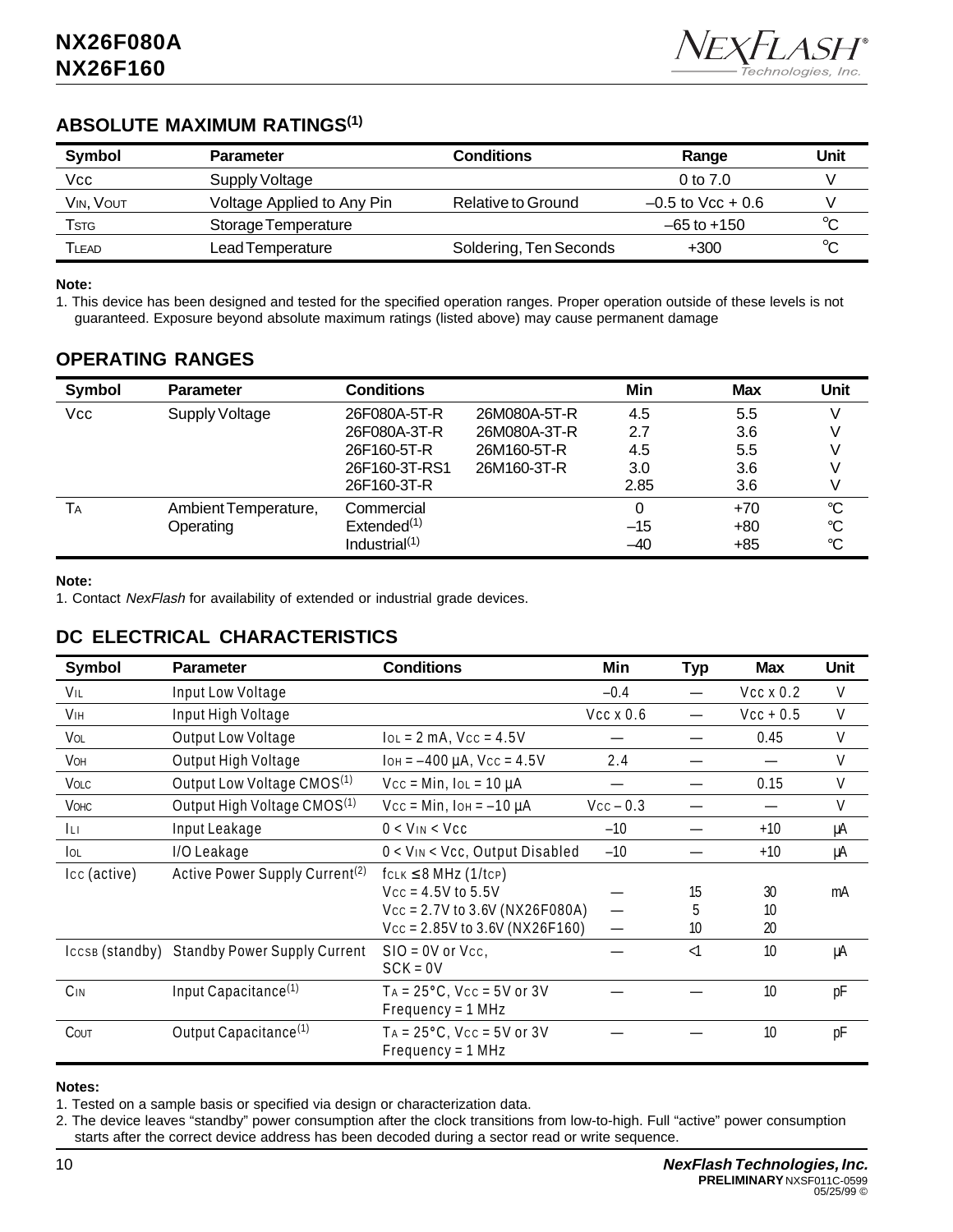

### **AC ELECTRICAL CHARACTERISTICS**

|                 |                                             |           | 5V (16 MHz) |     | 3V (8 MHz) |     |     |     |      |
|-----------------|---------------------------------------------|-----------|-------------|-----|------------|-----|-----|-----|------|
| <b>Symbol</b>   | <b>Description</b>                          |           | Min         | Тур | Max        | Min | Typ | Max | Unit |
| tcp             | <b>SCK Serial Clock Period</b>              |           | 62          |     |            | 125 |     |     | ns   |
| tcl, tch        | SCK Serial Clock High or Low Time           |           | 26          |     |            | 57  |     |     | ns   |
| tcr             | SCK Serial Clock Rise Time <sup>(1)</sup>   |           |             |     |            |     |     | 5   | ns   |
| tcF             | SCK Serial Clock Fall Time <sup>(1)</sup>   |           |             |     |            |     |     | 5   | ns   |
| tps             | SIO Setup Time to SCK Rising Edge           |           | 40          |     |            | 100 |     |     | ns   |
| tdh             | SIO Hold Time From SCK Rising Edge          |           | 0           |     |            | 0   |     |     | ns   |
| t <sub>DV</sub> | $SIO$ Valid after $SCK(2)$                  |           |             |     | 60         |     |     | 115 | ns   |
| <b>TRESET</b>   | <b>SCK Low Duration for</b>                 |           | 1.5         |     | 5          | 3   |     | 10  | μs   |
|                 | Valid Reset or Standby (See Figures 9 & 10) |           |             |     |            |     |     |     |      |
| t <sub>RP</sub> | Read Pre-data Delay (See Figure 9)          |           | 30          |     |            | 100 |     |     | μs   |
| twp             | Erase/Write Program Time <sup>(3)</sup>     | NX26F080A |             | 3   | 5          |     | 5   | 10  | ms   |
|                 | (See Figure 10)                             | NX26F160  |             | 4   | 5.5        |     | 25  | 32  |      |

#### **Notes:**

1. Test points are 10% and 90% points for rise/fall times. All other timings are measured at the 50% point.

2. With 50 pF (8 MHz) or 30 pF (16 MHz) load SIO to GND.

3. The NX26F080A and NX26F160 are designed for Erase/Write endurances of 10K cycles. Endurance in the range of 100K cycles can be obtained using ECC software methods like those provided in the SFK Serial Flash Development Kit.

### **CLOCK AND DATA TIMING**

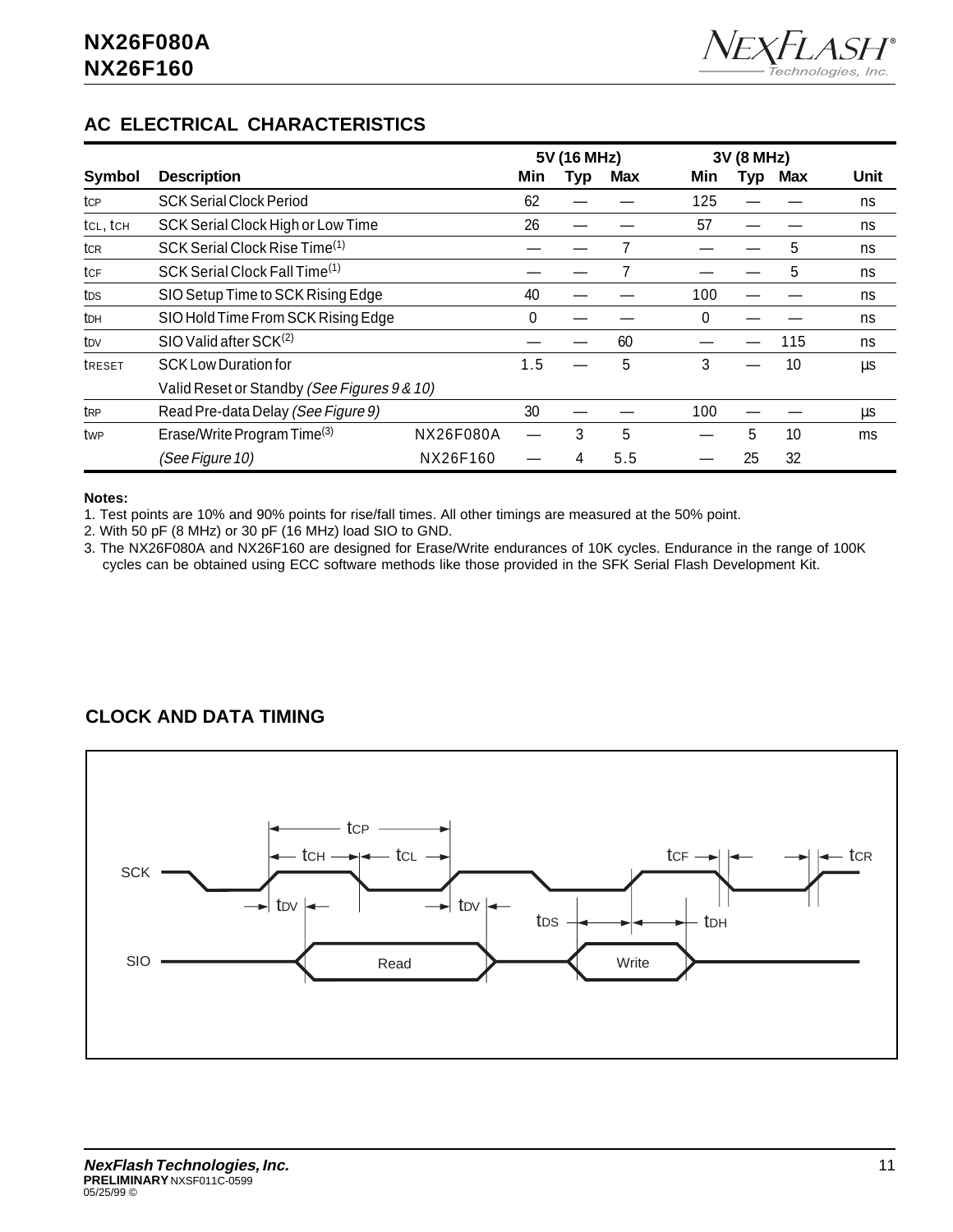

### **PACKAGE INFORMATION**

**Plastic TSOP - 24/28-pins Package Code: T (Type II)**